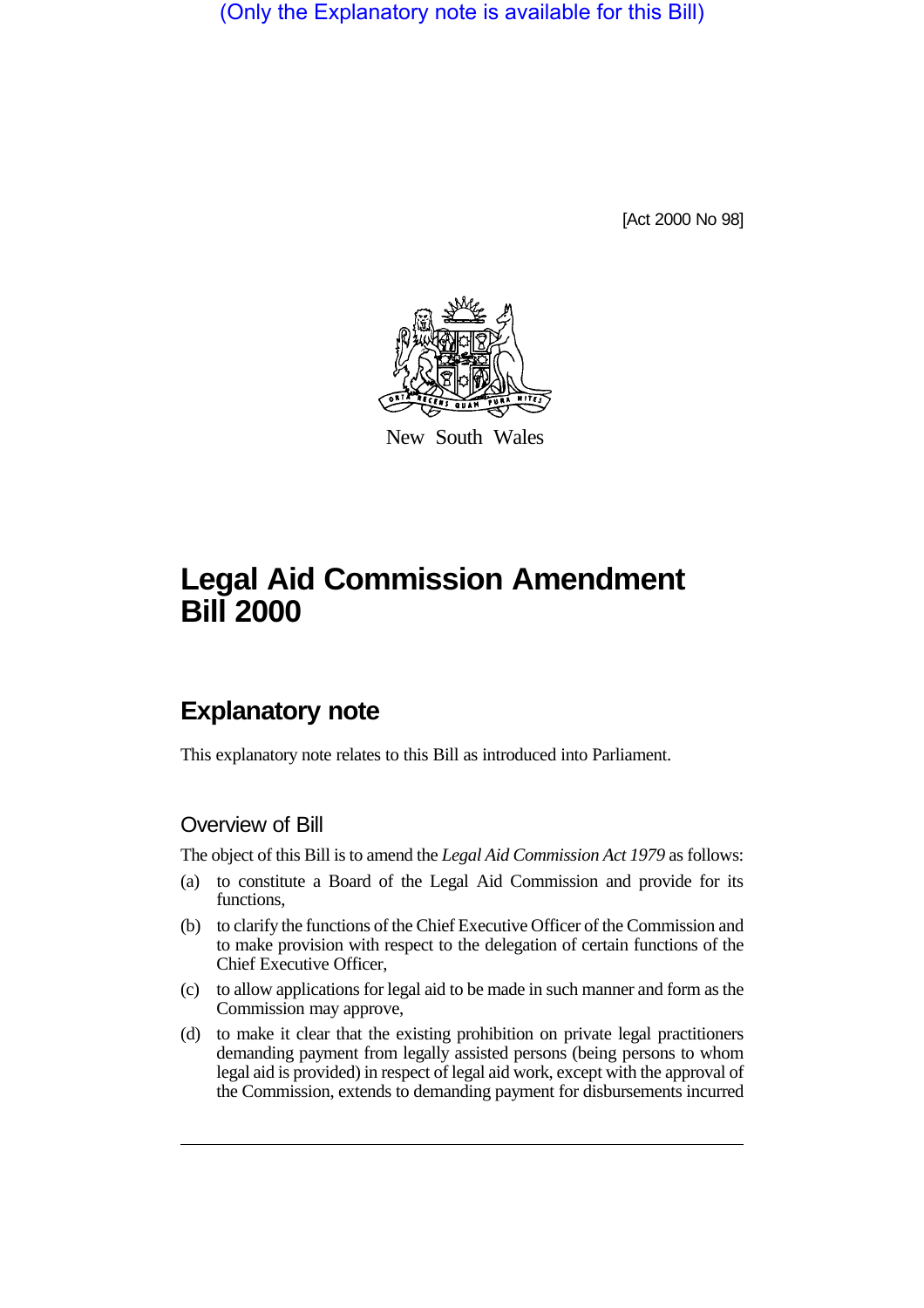Explanatory note

on behalf of legally assisted persons, and to prohibit any contracting out of the prohibition,

- (e) to allow the Commission to recover amounts payable to it by legally assisted persons for the provision of legal services as a debt even though the Commission has a retaining lien over certain documents to secure payment of those amounts,
- (f) to provide that certain conditions on grants of legal aid are not appealable,
- (g) to provide for the reconstitution and procedure of Legal Aid Review Committees,
- (h) to allow the Commission, with the approval of the Attorney General, to enter into agreements with the Commonwealth concerning the provision of legal aid,
- (i) to make miscellaneous minor and consequential amendments.

The Bill also amends the *Crimes (Sentencing Procedure) Act 1999* to allow the Commission to make recommendations to the Senior Public Defender as to the exercise of his or her functions in proceedings on applications for guideline judgments.

#### Outline of provisions

**Clause 1** sets out the name (also called the short title) of the proposed Act.

**Clause 2** provides for the commencement of the proposed Act on a day or days to be appointed by proclamation.

**Clause 3** is a formal provision giving effect to the amendments to the *Legal Aid Commission Act 1979* set out in Schedule 1.

**Clause 4** is a formal provision giving effect to the amendments to the *Crimes (Sentencing Procedure) Act 1999*, the *Fair Trading Act 1987* and the *Public Sector Management Act 1988* set out in Schedule 2.

## **Schedule 1 Amendment of Legal Aid Commission Act 1979**

**Schedule 1 [1]** inserts a formal provision concerning the status of notes in the *Legal Aid Commission Act 1979*.

**Schedule 1 [2]** inserts certain definitions into the Act.

Explanatory note page 2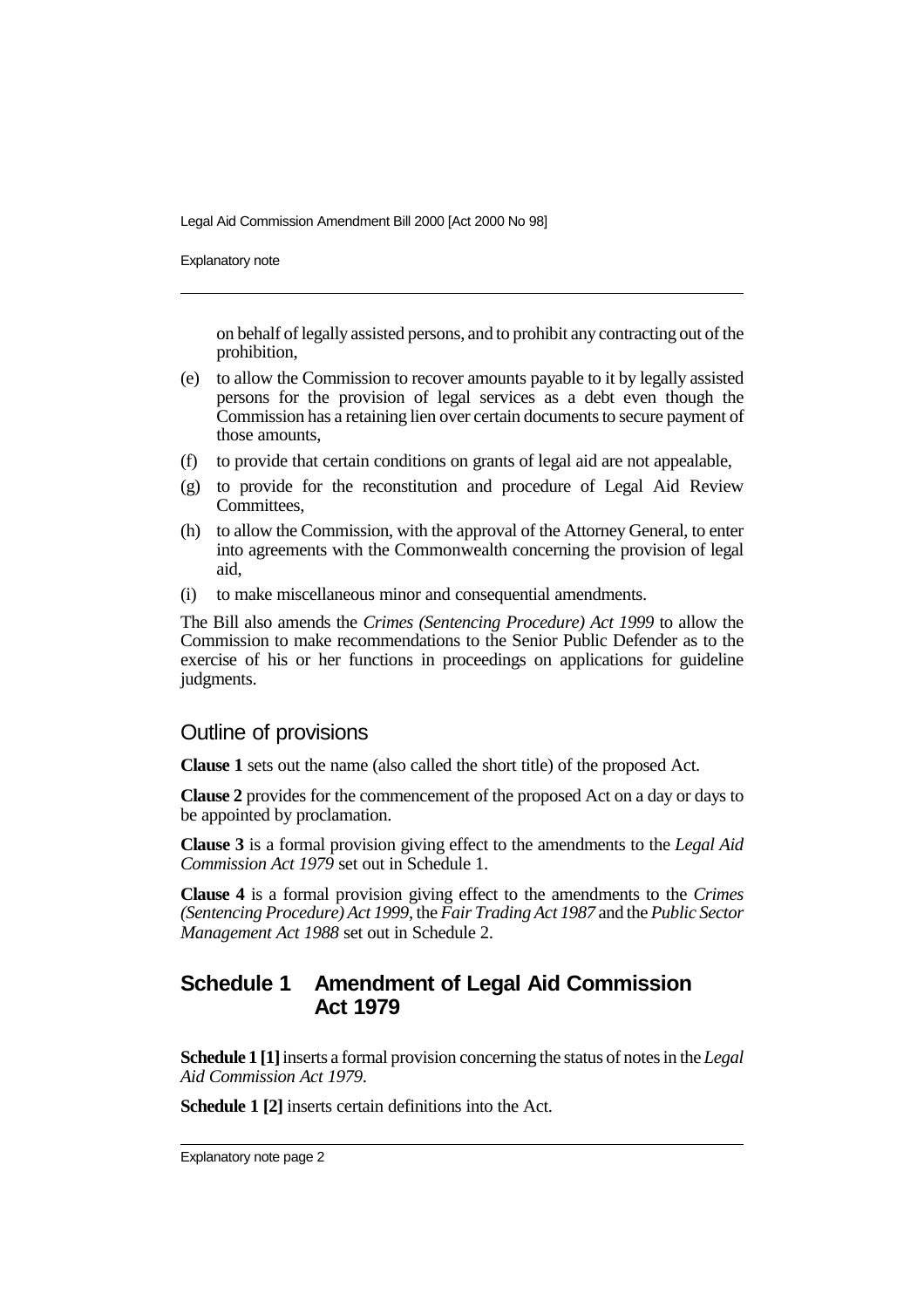Explanatory note

**Schedule 1 [3]** makes a consequential amendment concerning definitions.

**Schedule 1 [4]–[6]** make consequential amendments. Schedule 1 [6] also omits a redundant provision (being section 8 (5) of the Act).

**Schedule 1 [7]** substitutes Division 3 of Part 2 (proposed sections 14–17) which deals with the management of the Legal Aid Commission.

Proposed section 14 constitutes a Board of the Commission. The Board is to consist of the Chief Executive Officer (currently referred to in the Act as the Managing Director) and 9 part-time members (currently referred to in the Act as part-time commissioners).

Proposed section 15 provides that the function of the Board is to establish the broad policies and strategic plans of the Commission.

Proposed sections 16 and 17 provide for the appointment and functions of the Chief Executive Officer (being functions that concern the day-to-day management of the affairs of the Commission).

**Schedule 1 [8]** amends section 23A of the Act to allow the Chief Executive Officer to delegate to more than one person certain of the Chief Executive Officer's functions under the Act that are required to be exercised by a practising solicitor. Schedule **1 [9], [10], [14]** and **[23]** make consequential amendments.

**Schedule 1 [12], [13], [24], [25], [28]–[30], [32], [34], [35], [37], [38]** and **[40]** make amendments that are consequential on the amendments made by Schedule 1 [7]. In substituting section 69 of the Act, Schedule 1 [24] also omits redundant provisions regarding the delegation of functions.

**Schedule 1 [15]** amends section 31 of the Act to allow applications for legal aid to be made in such manner and form as the Commission may approve.

**Schedule 1 [16]** amends section 34 of the Act to make it clear that the Commission must notify an applicant for legal aid of the determination or redetermination of the application as soon as practicable, and no later than 14 days, after the application is determined or redetermined.

**Schedule 1 [17]** substitutes section 41 of the Act to make it clear that the prohibition imposed by that section on private legal practitioners demanding payment from legally assisted persons in respect of work assigned by the Commission, except with the approval of the Commission, extends to demanding payment for disbursements incurred on behalf of legally assisted persons.

Proposed section 41 also prohibits any contracting out of the prohibition.

**Schedule 1 [18]** omits section 46 (5) of the Act to allow the Commission to recover, as a debt, amounts payable to it by legally assisted persons in respect of the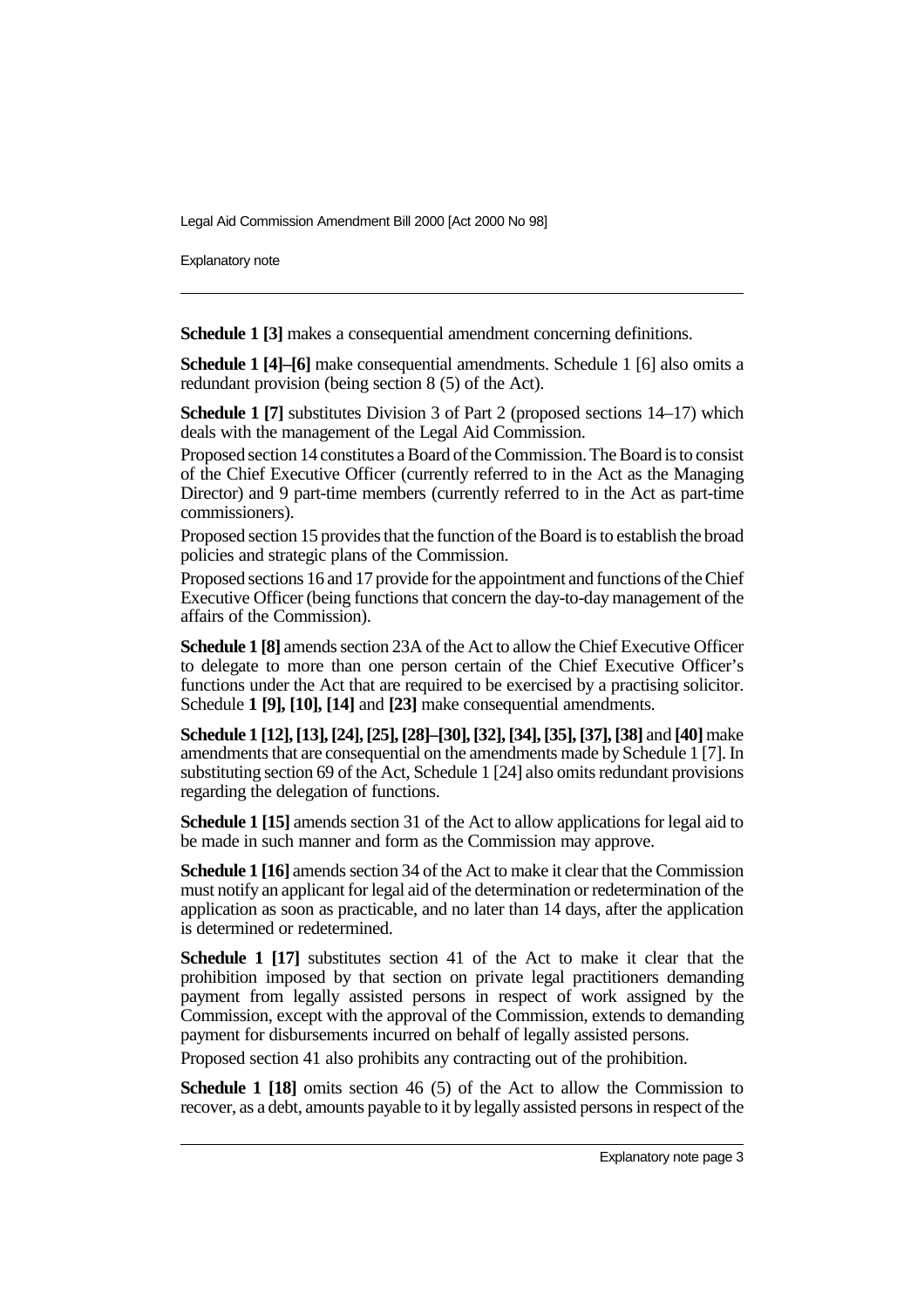Explanatory note

costs and expenses of legal services provided to those persons even though the Commission has (under section 48 of the Act) a retaining lien over certain documents to secure the payment of those amounts.

**Schedule 1 [19]** provides for the reconstitution of Legal Aid Review Committees. Under proposed section 54, these Committees are each to consist of 3 members (rather than 5 members, as at present) appointed by the Board, of whom one is to be a person nominated by the Minister, one is to be a person nominated jointly by the Bar Association and the Law Society, and one is to be a person who is not a legal practitioner.

**Schedule 1 [21]** amends section 56 of the Act to prevent appeals being made in respect of the imposition of conditions on grants of legal aid that require the legal aid to be provided by private legal practitioners (which is defined in the Act to include bodies that provide community legal services), wholly or partly at the expense of the Commission. **Schedule 1 [20]** makes a consequential amendment.

**Schedule 1 [22]** substitutes section 58 of the Act to make it clear that in hearing and determining an appeal, a Legal Aid Review Committee is required to comply with the same policy guidelines that are required to be complied with by the person or body whose determination, variation or decision is the subject of the appeal.

**Schedule 1 [26]** amends section 72A of the Act to allow the Commission, with the approval of the Attorney General, to enter into agreements or arrangements with the Commonwealth for or with respect to the provision of legal aid. **Schedule 1 [11]** and **[27]** make consequential amendments.

**Schedule 1 [31]** and **[42]** make minor amendments by way of statute law revision.

**Schedule 1 [33]** substitutes clause 9 of Schedule 2, consolidating (without any substantive change) existing provisions of the Act concerning the effect of certain other Acts on members of the Board.

**Schedule 1 [36]** omits a redundant provision concerning presumptions.

**Schedule 1 [39]** makes a consequential amendment.

**Schedule 1 [41]** amends a definition.

**Schedule 1 [43]** substitutes clause 8 of Schedule 7 to provide that the quorum for a meeting of a Legal Aid Review Committee is all of its members.

**Schedule 1 [44]** amends clause 1A of Schedule 8 to enable regulations of a savings or transitional nature to be made as a consequence of the enactment of the proposed Act.